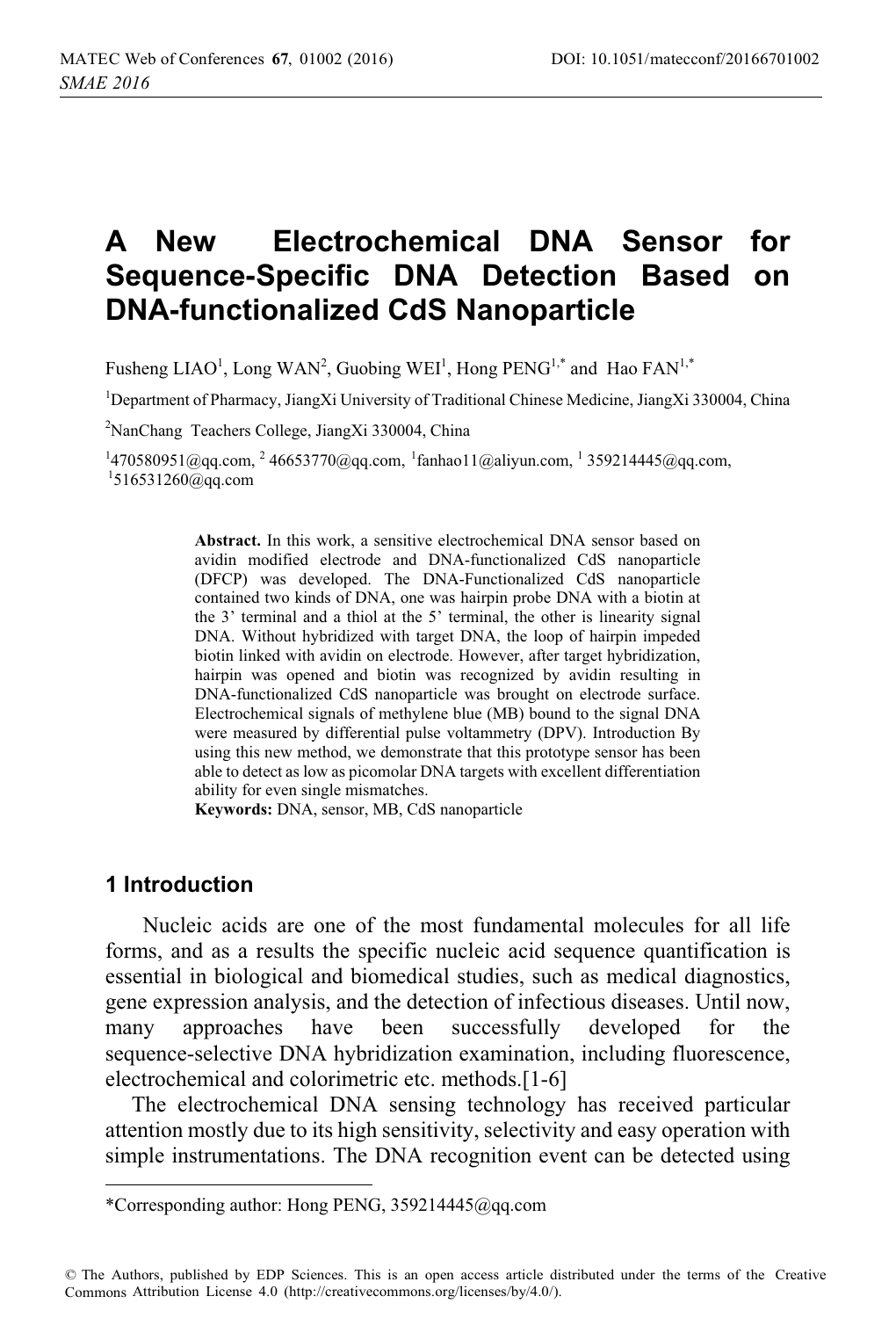different strategies, including intrinsic electroactivity of the nucleic acid, enzyme labels, DNA duplex intercalators, electroactive markers, and metal nanoparticles/quantum dots.

 We herein reported a non-immobilizing DNAsensor with hybridization occurred in one homogeneous solution that employed DNA-functionalized CdS nanoparticle (DFCP) and avidin modified electrode. In the present study, we have developed a DNA-functionalized CdS nanoparticle, integrated DNA recognition; signal amplification and specific biotin- avdin link functional section, as probe for DNA detection and featured high sensitivity up to low pmtomolar. In target DNA detection, as Figure 1, when the probe DNA of DFCP is under stem-loop state, comparatively huge bulk of CdSnanoparticle and the loop of probe DNA would prevent biotin on the probe DNA be captured by the avidin on the electrode for the spatial effects. After the DFCP solution is incubated in a buffer solution containing target DNA, target DNA would combine probe DNA by forming double strand with complementary sequences, which caused hairpin open and eliminate steric hindrance to biotin. Afterwards, when avidin modified electrode was immersed in a solution after the hybridization event happened, the biotin of the DFCP could have attached to avidin on the electrode and thus was captured on the electrode. The electrochemical signals of MB of signal DNA were measured by differential pulse voltammetry (DPV). Taking advantage of amplification effects of the CdS nanoparticle and binding specificity of hairpin probe, this biosensor greatly simplifies the electrochemical detection method of DNA and displays higher specificity than the linear probe in DNA detection.



**Fig.1** Scheme for the DNA-functionalized CdS nanoparticle- based DNA sensor.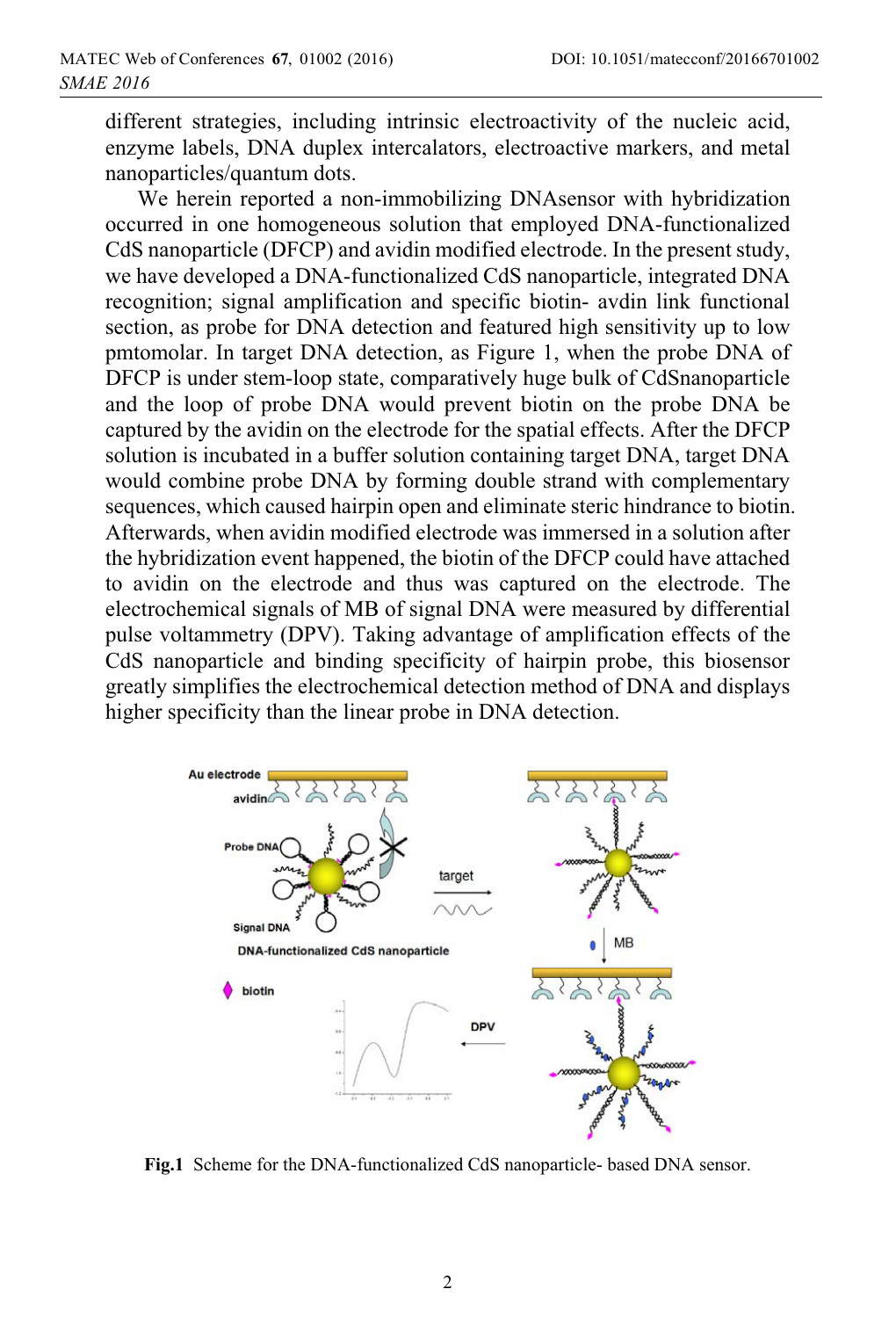## **2 Experiment Section**

#### **2.1Apparatus**

All voltammetric experiments were performed using a CHI 660 electrochemical analyzer (CHI Instrument Inc, USA). Electrochemical experiments were carried out in a 3 ml electrochemical cell at room temperature (25 °C) by using three electrode configurations. A platinum wire served as a counter electrode and an Ag/AgCl as reference electrode with saturated KCl solution.

Unless otherwise noted, all chemicals were purchased from Dingguo Biotechnology Inc. (Shanghai, China) and of analytical reagent grade. The biotin and avidin were pur chased from Sangon Biotechology Inc. (Shanghai, China). All of the solutions were prepared with ultrapure water from a Millipore Milli-Q system.

**Materials** 

All the probes and target oligonucleotides were purchased from Takara Biotechnology Company. The oligonucleotides were purified via C18 reversed-phase HPLC and polyacrylamide gel electrophoresis (PAGE) and their sequences are shown in table 1. The stem-loop probe oligonucleotide (oligo 1) has a  $5'$ -NH<sub>2</sub> label and a  $3'$ -biotin, which will form the stem at appropriate ionic strength. The MB-labeled signal DNA (oligo 2). The sequence of the target (oligo 3) is perfectly matched to the loop sequence of the probe; oligo 4 contains a one-base mismatch, while oligo 5 has three-base mismatches. Oligo 6 is a random sequence unrelated to the probe sequence.

| oligo 1 (stem-loop probe)           | 5'-NH2-CCACGCTTGTGGGTCAACCC<br>CCGTGG-Biotin-3' |  |  |
|-------------------------------------|-------------------------------------------------|--|--|
| oligo 2 (linear signal DNA)         | 5'-NH2-GGTGGAGGGACGAGG-MB-3'                    |  |  |
| oligo 3 (target)                    | 5'-GGGGTTGAC CCACAAG-3'                         |  |  |
| oligo 4 (One base-mismatched DNA)   | 5'-GGGGTCGACCCACAAG-3'                          |  |  |
| oligo 5 (Three base-mismatched DNA) | 5'-GGGGTCTTCCCACAAG-3'                          |  |  |
| oligo 6 (Non-complementary DNA)     | 5'-TTCGGCTCTATCAATC-3'                          |  |  |
|                                     |                                                 |  |  |

| Table 1. Oligonucleotides Employed in This Work |  |  |
|-------------------------------------------------|--|--|
|                                                 |  |  |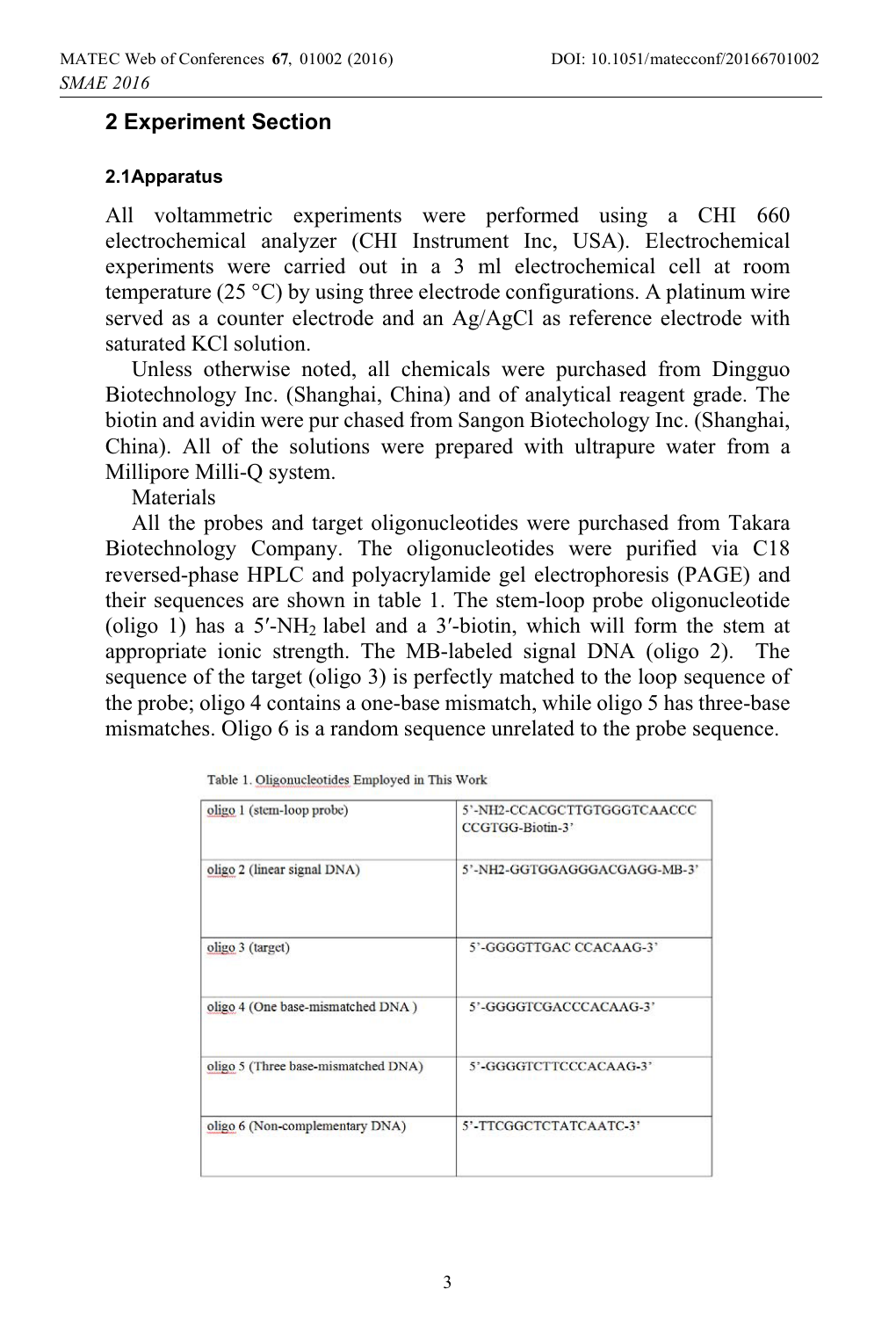### **2.2 Preparation of nano CdS**

 $Cd(NO<sub>3</sub>)<sub>2</sub>$  and Na<sub>2</sub>S solutions were filtered through a 22  $\mu$ m microporous membrane filter prior to use. CdS nanoparticles were prepared according to the literature [7] by using mercaptoacetic acid as the stabilizer. In brief, 9.22 µl mercaptoacetic acid was added to 50 ml 0.4 mM Cd(NO<sub>3</sub>)<sub>2</sub> solution, and then the pH was adjusted to 7 with 0.5 M NaOH. The solution was bubbled with nitrogen for 30 min, followed by the slow addition of 1.34 mM  $Na<sub>2</sub>S$  to the mixture solution. The molar ratio of  $Na<sub>2</sub>S$  to  $Cd(NO<sub>3</sub>)<sub>2</sub>$  was kept at 2.5. The reaction was carried out for 24 h under nitro-gen protection and then gradually a brown colloid which is the CdS nanoparticles covered with a carboxyl group was obtained. As TEM images show, the diameter of CdS nanopatricles was about 7 nm (Figure 2).



**Fig. 2** TEM image of the synthesized CdS nanoparticles.

#### **2.3Preparation of the DNA-Functionalized CdS Nanoparticles**

200 µl of 0.1 mol/L imidazole was added to 2OD of 5-amido-capped detection probe DNA. After stirred for 30 min, 100  $\mu$ l of 0.1 mol/L EDC and 5 ml of CdS colloids were added to the mixture. The resulting mixture was stirred for 12 h at room temperature and then continued to centrifugate for at least 25 min at 14,000 rpm to remove the excessive DP. The yellow DNA-CdS precipitate was washed with 0.1 mol/L PBS and re-dispersed in 0.1 mol/L PBS. Then, the resulting solution was stored in the refrigerator for further use.

#### **2.4 Preparation of avidin-coated electrode surfaces**

The gold electrode was exposed to an ethanolic 5 mM solution of 3,3<sup>'</sup> -dithiodipropionic acid for 30 min, followed by water rinsing.  $5 \mu 1$  of 100 mg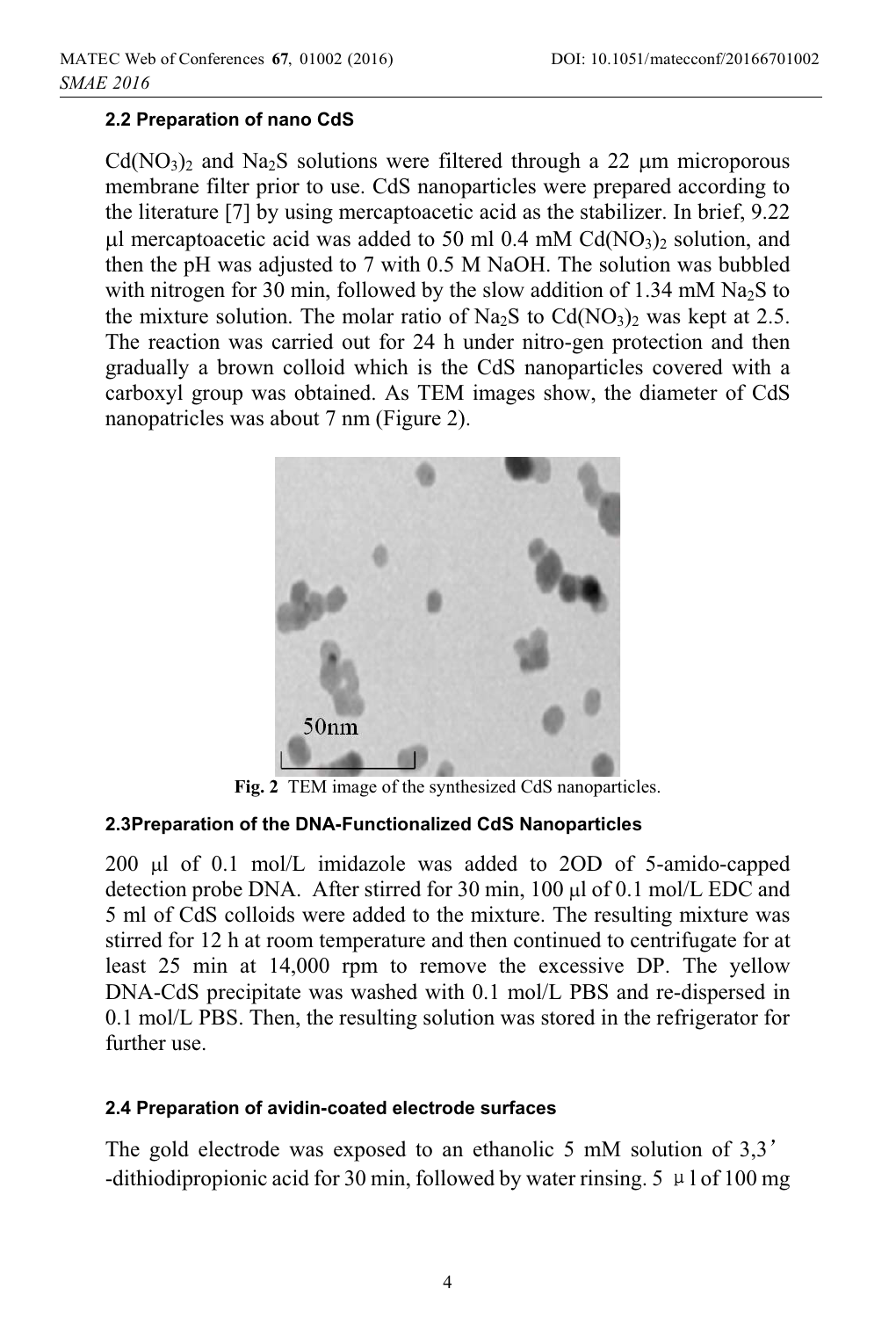mL<sup>-1</sup> EDC solution was then placed on the surface, followed immediately by  $5 \mu L$  of 100 mg mL<sup>-1</sup> NHS solution. These solutions were allowed to interact with the electrode with  $3,3'$  -dithiodipropionic acid modification for 30 min in a 100% humidity environment to prevent solution evaporation. The surface was then rinsed with water and immersed in an aqueous 0.2 mg mL-1 avidin solution for at least 120 min, after which the surface was rinsed again. The electrode was then exposed to a 1mM 2-aminoethanol solution (pH 8.0, adjusted using HCl) for 60 min, rinsed, and used in hybridization detection.

## **3 Results and Discussion**

#### **3.1 Principle of DNA detection**

We employed a stem-loop DNA probe dually labeled with HS and biotin at the 5'- and the 3'- end, respectively, which could be facilely immobilized at CdSnanoparticle surfaces via the Au-S bridge and hybridized with target DNA. The signal DNA with HS at 5' end, which could provided electrochemical signal. Two kinds of DNA have been immobilized at CdSnanoparticle to construct DFCP.

The detection strategy is demonstrated in Figure 1. Before the hybridization, the DFCP remained in the stem-loop structure, which forced the biotin to be closed to the CdS nanoparticle. Due to the steric effect of the CdSnanoparticle, the biotin was prevented from conjugating with the avidin on the electrode and resulting in that the DFCP could not be captured by the electrode. After hybridized with the target DNA, the DFCP's loop-stem structure opened and then the biotin molecule was easily bound to avidin modified electrode and resulting in that the DFCP could be captured by the electrode and the capture efficiency was proportion with the concentration of the target DNA. The target hybridization event can be sensitively transduced via detecting the electrochemical reduction current signal of MB at the DFCP.

We found that as the concentration of the complementary target DNA sequence continuously increased (Figure 3A), which was logarithmically related to the target protein concentration from  $3.3 \times 10^{-12}$  to  $3.3 \times 10^{-9}$  M (Figure 3B). The equation for the resulting calibration plot was calculated as y=0.129logx+0.163 (x is the concentration of target DNA divided by pM, y is the DPV peak current value) with correlation coefficient of 0.9923 and detection limit of  $2.7 \times 10^{-12}$  M ( $\geq 3$  SD). This sensitivity reflected the high signal amplification of this method and the improved signal gain as a signal-on sensor used MB as indicators.